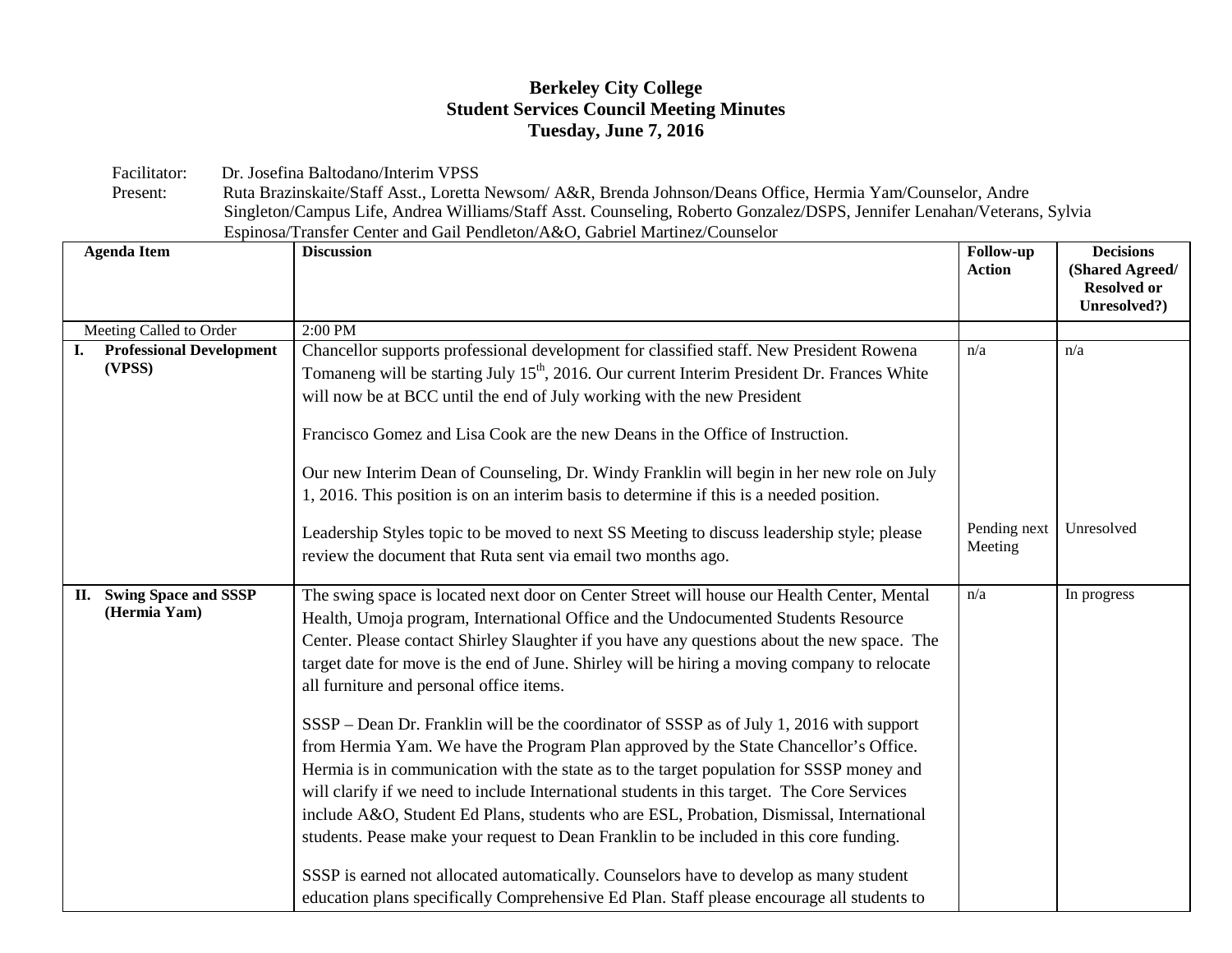|                                                                     | schedule appointments for hour long Comp Educations. Last year 1.291 million and we did<br>not have to return any of these funds. In addition we received an additional award of \$10,000<br>to be used for the development of student handbooks.                                                                                                                                                                                                                                                                                                                                                                |     |             |
|---------------------------------------------------------------------|------------------------------------------------------------------------------------------------------------------------------------------------------------------------------------------------------------------------------------------------------------------------------------------------------------------------------------------------------------------------------------------------------------------------------------------------------------------------------------------------------------------------------------------------------------------------------------------------------------------|-----|-------------|
| III. Veterans program<br>(Jennifer Lenahan)                         | Jennifer moved to room 347 along with the Veterans Resource Center. They are supposed to<br>be getting Student Equity Funding but this has since been on hold. 1 out of 50 community<br>colleges are to be awarded an audio note takers software and will be loaded on student<br>laptops. We will have a license for Veterans and DSPS. Jeejun Bertuso (classified hourly) will<br>be supporting the Veterans Resource Center this summer. They had 6 Veterans accepted into<br>UC Berkeley and 20 overall associate degrees                                                                                    | n/a | Resolved    |
| IV. Equity update<br>(Brenda Johnson)                               | Brenda would like to continue equity meetings during the summer and discuss any equity<br>funds.                                                                                                                                                                                                                                                                                                                                                                                                                                                                                                                 | n/a | In progress |
| V. Student activities and<br>services<br>(Andre Singleton)          | Campus Life has developed a new way of communication and hopefully will ramp up<br>attendance. They have been using Remind.com to help share BCC events. The Welcome<br>Meeting is from August 29th - Sept. 22, 2016 schedule as such: Monday - Club Rush,<br>Tuesday - Student Services.<br>Student Ambassadors: Training modules have been developed to support ambassadors and<br>will be talking with each department.<br>Andre is hiring a 65 days employee Kristin Kaiser starting in July 18, 2016 to support the<br>campus-life office.<br>Josie would like to congratulate Andre for all his hard work. | n/a | Resolved    |
| <b>IV.</b> Graduation report<br>(Andre and Brenda)                  | Thanks to everyone for all the participation. Lunch will be provided for all the grad committee<br>members to debrief about our 2106 graduation. Please come and provide feedback regarding<br>the graduation and/or provide suggestions to Andre. Andre will send out the meeting minutes<br>for the graduation debriefing notes, so please look out for that email soon. A special Thank<br>You Sylvia as she did an outstanding job!                                                                                                                                                                          | n/a | Resolved    |
| V.<br>Assessment update                                             | Compass assessment will end in November. The Common Assessment will be implemented in<br>November and will start in Spring 2017. Math and ESL Faculty are developing the cut score<br>for placement. Counselors will need to be trained on how to place students. All High School<br>students from specific locations can be reviewed by counselors to determine waiver of<br>assessment or accurate placement.                                                                                                                                                                                                  | n/a | Resolved    |
| VI.<br><b>Update on counseling</b><br>program<br>(Gabriel Martinez) | Gabriel is transitioning into the co-chair position in August along with Susan Truong who was<br>the previous year's co-chair. Very appreciative of all the support that Counseling has received<br>in terms of hiring additional counselors. Went from 3 to 10 counselors in 10 years. Served 800                                                                                                                                                                                                                                                                                                               |     |             |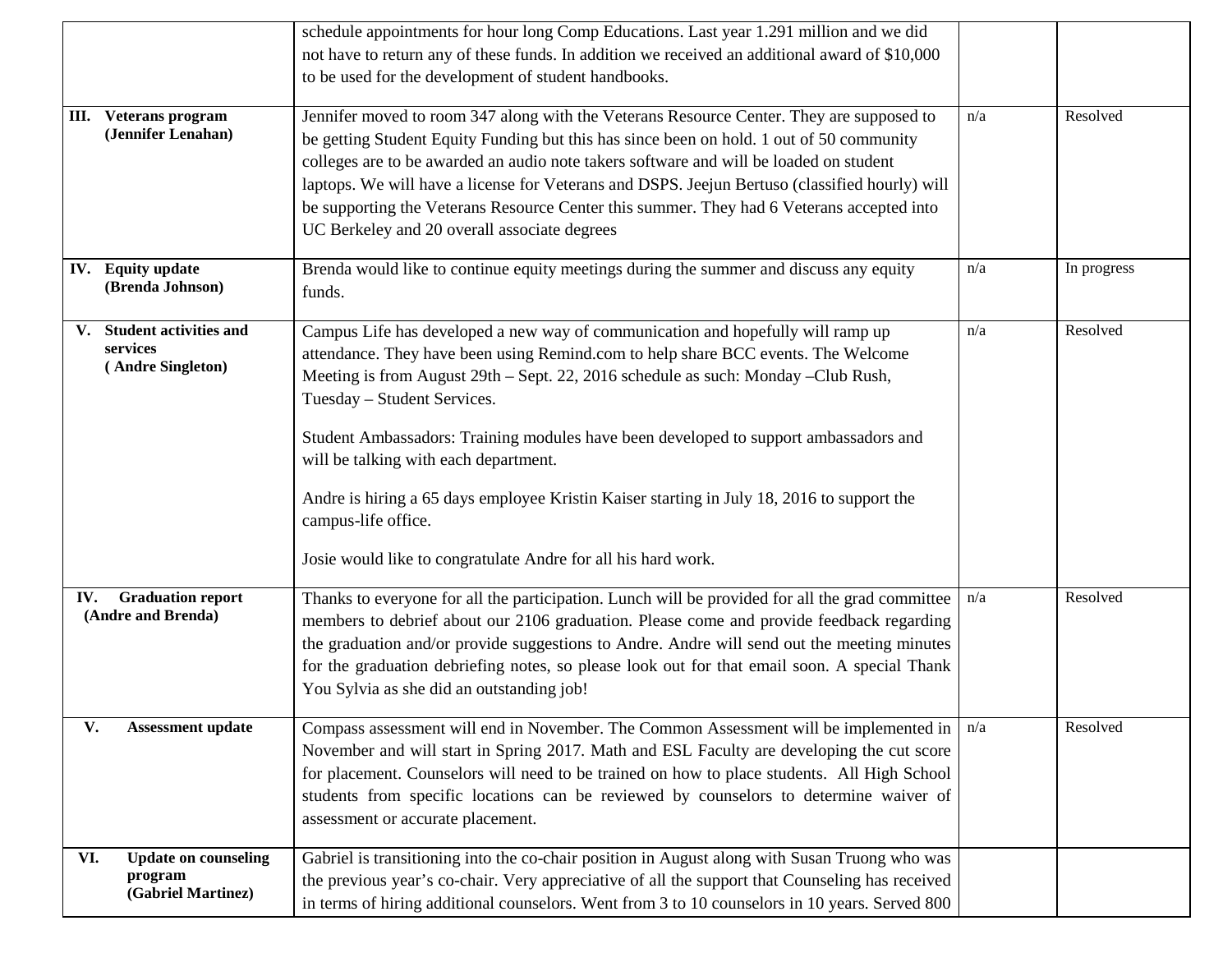|       |                                           | more students than in 2015. Also, we have a great support of part-time counselors. Tamara<br>Harris Coleman is developing a training manual to train new counselors starting in July 2016.<br>Working on increasing completion of SEP for this year. Will be offering appointments during<br>this summer which was not a possibility in the past due to shortage of staffing.<br>Dreamers moving to the swing space and trying to plan out the move. Thank you to the<br>Administration for identifying funding to keep this space open for at least 3 years. There was a<br>fundraiser two weeks ago which raised 3,000 to be used towards services offered at the<br>undocumented resource center.                                                                                                                                              |  |
|-------|-------------------------------------------|---------------------------------------------------------------------------------------------------------------------------------------------------------------------------------------------------------------------------------------------------------------------------------------------------------------------------------------------------------------------------------------------------------------------------------------------------------------------------------------------------------------------------------------------------------------------------------------------------------------------------------------------------------------------------------------------------------------------------------------------------------------------------------------------------------------------------------------------------|--|
| VII.  | <b>CalWORKs and EOPS</b>                  | Several EOPS students admitted to UC Berkeley and other prestigious universities. A huge<br>thank you to all that participated in the EOPS celebration. The plan for EOPS counseling is to<br>advertise in Fall 2016 and also looking for adjunct counselors.                                                                                                                                                                                                                                                                                                                                                                                                                                                                                                                                                                                     |  |
| VIII. | Admission and records<br>(Loretta Newsom) | Any student that has more than \$800 in fees will be dropped tomorrow. Loretta is reviewing<br>the non-residents student balances to determine if their status can be changed to residents.<br>Admissions will be open from 7:00 am to 5:30 pm Monday Through Thursday. For AB 540<br>students Gabriel will help with reviewing these students to determine residency fees.                                                                                                                                                                                                                                                                                                                                                                                                                                                                       |  |
| IX.   | <b>Financial Aid</b><br>(Nghi Dong)       | They are getting ready for 2016-17 Award year. However Nghi has been working on<br>payments for June 16, 2016 for summer school. All files have been covered for 2015-16 with<br>the exception of summer students. The District office is running a report to determine where<br>students are to define if students have to file an appeal for Summer or Fall 2016. BOG<br>Appeals are in process to determine what the best way to institute a process and or model for<br>the appeals. Please make sure students complete the units enrolled because it will impact their<br>ability to receive the BOG Waiver.                                                                                                                                                                                                                                 |  |
| X.    | Other businesses                          | Sylvia received list from UC Berkeley for acceptance to complete the IGETC certification.<br>UC Santa Cruz did their own work-shop for completion of the IGETC.<br>DSPS - With Dr. Windy Franklin (DSPS Counselor/Coord.) transitioning into the new<br>Interim Role of the new Interim Dean role, this now leaves a counseling gap. We need to<br>address what we're going to do with replacing this position that supports our DSPS students.<br>There is SSSP funding for an adjunct counselor. Staffing issue with the classified staffing<br>assistant to be added.<br>Josie appreciates everyone's hard work. Let's continue to respond as quickly as we can when<br>we have a request from students and each other in order to provide quality services.<br>July 11-15, 2016 Josie will be on vacation and Hermia Yam will be acting VPSS. |  |